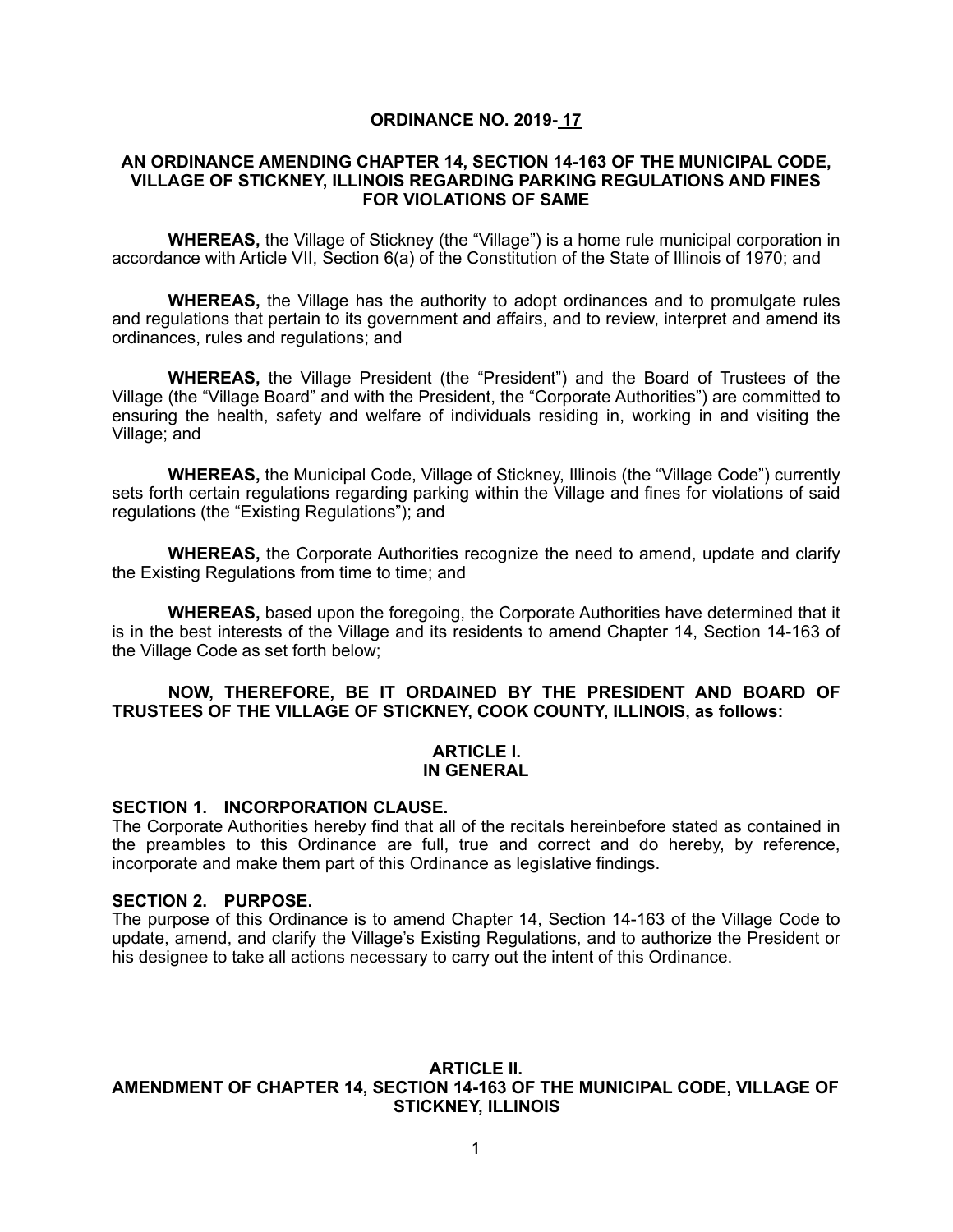## **SECTION 3. AMENDMENT OF CHAPTER 14, SECTION 14-163.**

That the Village Code is hereby amended, notwithstanding any provision, ordinance, resolution or Village Code section to the contrary, by amending Chapter 14, Section 14-163 by striking out any language to be removed or repealed and underlining new language as follows:

## **Sec. 14-163. – Violations and Penalties.**

- (a) Any person receiving an initial notice of violation of an ordinance of the village prohibiting the parking of vehicles in a designated area or restricting the length of time such vehicles may be parked there or otherwise violating this Chapter 14, Article III, Division 7, may settle and pay the claim against him or her for a such illegal parking by paying to the village the sum of  $$50.00$  \$75.00 on or before the date payment is due as provided in such notice. The minimum fine for violating Chapter 14, Article III shall be \$75.00 and the maximum fine shall be \$750.00. Said fine is in additional to any other fees and penalties in the village code of ordinances, including but not limited to impoundment fees, relocation fees, and other fees provided for by law.
- (b) In the event that the person to whom said ticket is issued fails to pay said violation within the time specified in the ticket, said person shall appear and defend such violation at the date set forth on said notice at the village adjudication hearing.
- (c) In the event payment is not made nor an appearance made by the person issued said violation, the hearing officer shall determine and establish a fine to be paid, but not to exceed the sum of \$500.00 \$750.00 for any one violation.

………………………………………………………………………………………

## **SECTION 3.1. OTHER ACTIONS AUTHORIZED.**

The officers, employees and/or agents of the Village shall take all action necessary or reasonably required to carry out, give effect to and consummate the amendments contemplated by this Ordinance and shall take all action necessary in conformity therewith. The officers, employees and/or agents of the Village are specifically authorized and directed to draft and disseminate any and all necessary forms or notices to be utilized in connection with the intent of this Ordinance.

# **ARTICLE III. HEADINGS, SAVINGS CLAUSES, PUBLICATION, EFFECTIVE DATE**

## **SECTION 4. HEADINGS.**

The headings of the articles, sections, paragraphs and subparagraphs of this Ordinance are inserted solely for the convenience of reference and form no substantive part of this Ordinance nor should they be used in any interpretation or construction of any substantive provision of this Ordinance.

## **SECTION 5. SEVERABILITY.**

The provisions of this Ordinance are hereby declared to be severable and should any provision of this Ordinance be determined to be in conflict with any law, statute or regulation by a court of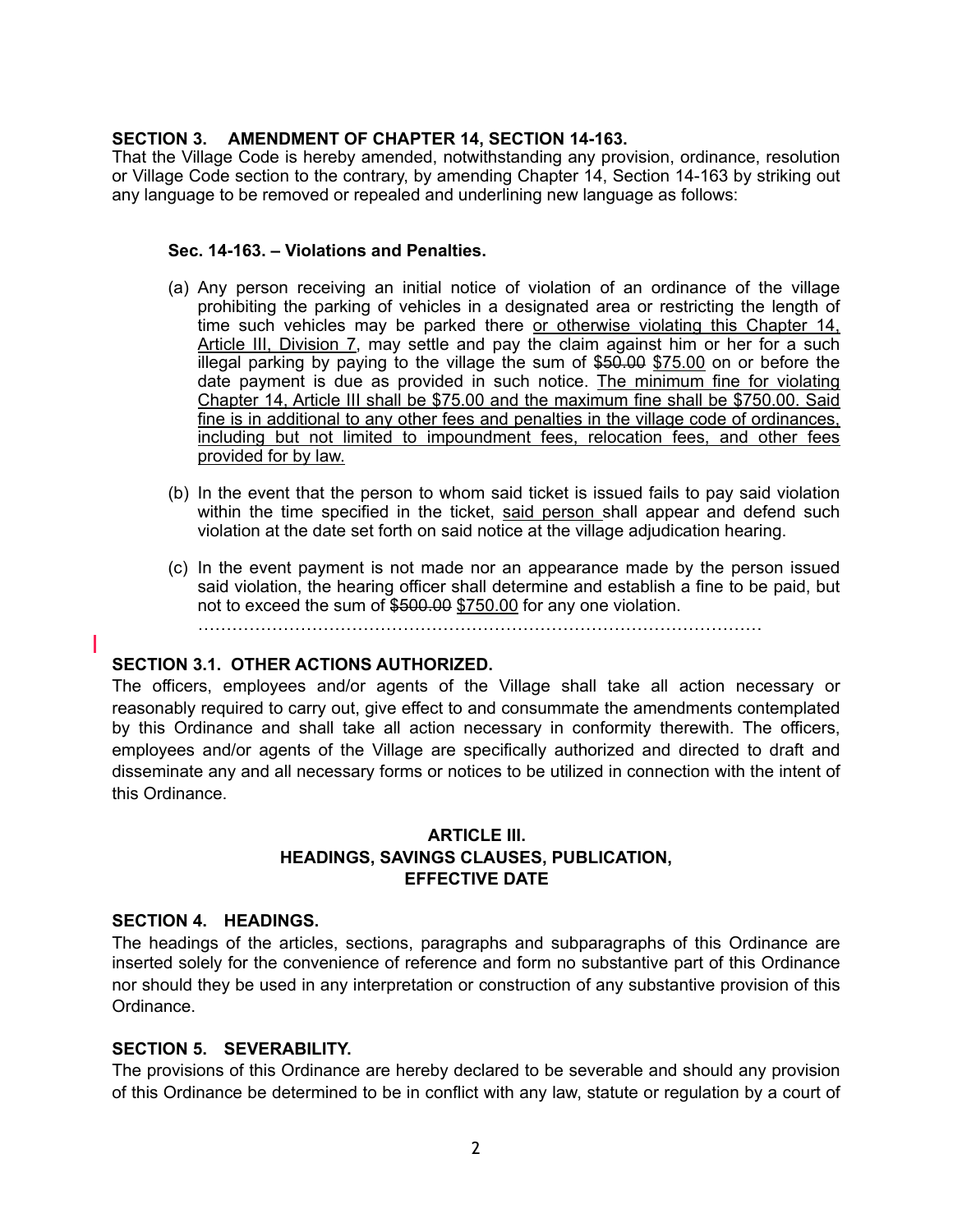competent jurisdiction, said provision shall be excluded and deemed inoperative, unenforceable and as though not provided for herein and all other provisions shall remain unaffected, unimpaired, valid and in full force and effect.

## **SECTION 6. SUPERSEDER.**

All code provisions, ordinances, resolutions, rules and orders, or parts thereof, in conflict herewith are, to the extent of such conflict, hereby superseded.

# **SECTION 7. PUBLICATION.**

A full, true and complete copy of this Ordinance shall be published in pamphlet form or in a newspaper published and of general circulation within the Village as provided by the Illinois Municipal Code, as amended.

# **SECTION 8. EFFECTIVE DATE.**

This Ordinance shall be effective and in full force ten (10) days after its passage, approval and publication in accordance with Illinois law.

PASSED this 15<sup>th</sup> day of October, 2019.

AYES: Trustee Hrejsa, Kapolnek, Milenkovic, Savopoulos, Torres and White

NAYS: None

ABSENT: None